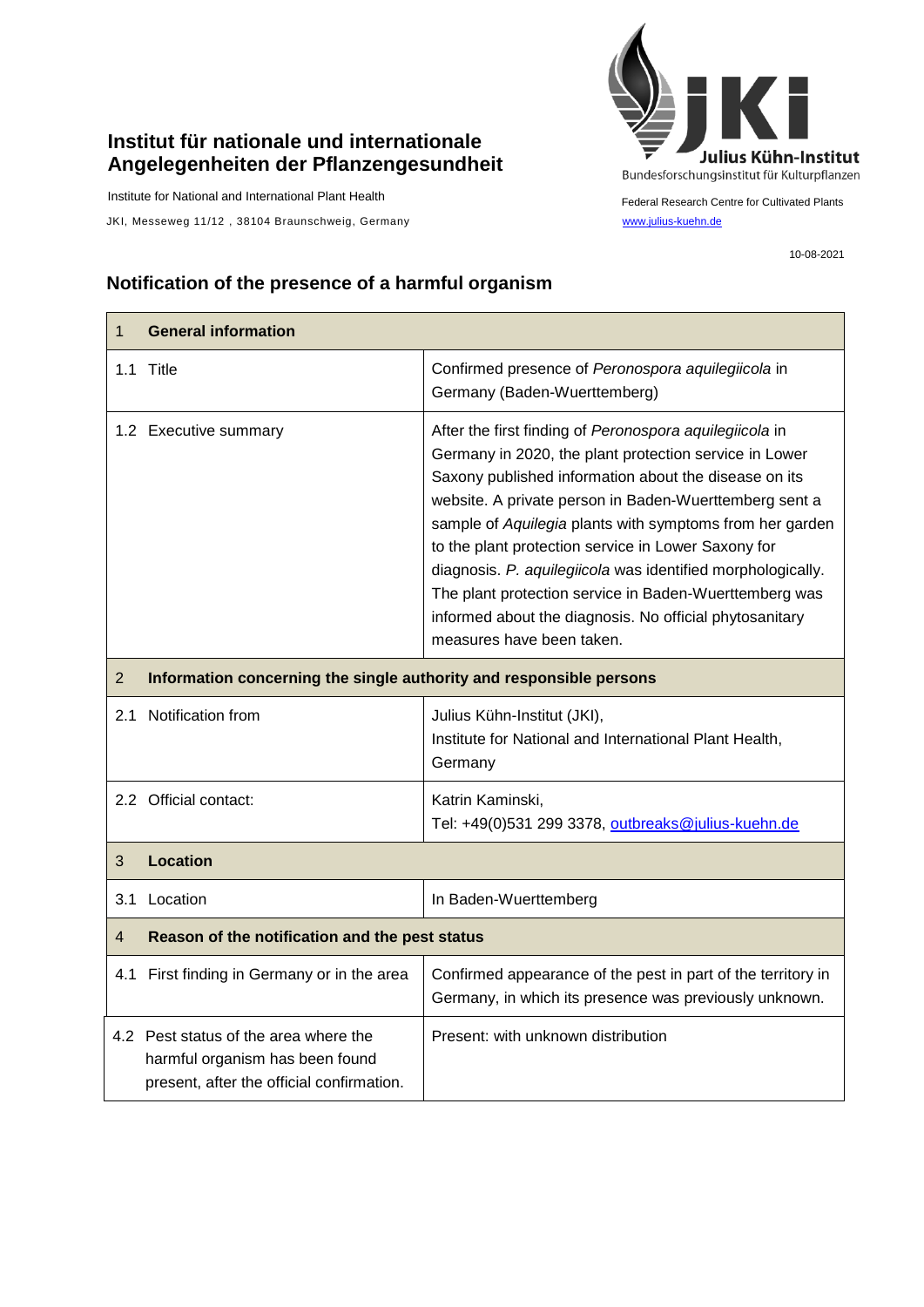|     | 4.3 Pest status in Germany before the<br>official confirmation of the presence, or<br>suspected presence, of the harmful<br>organism. | Present: under eradication                                                                                                                                                                                                                                                                         |  |
|-----|---------------------------------------------------------------------------------------------------------------------------------------|----------------------------------------------------------------------------------------------------------------------------------------------------------------------------------------------------------------------------------------------------------------------------------------------------|--|
|     | 4.4 Pest status in Germany after the<br>official confirmation of the presence of<br>the harmful organism.                             | Present: under eradication                                                                                                                                                                                                                                                                         |  |
| 5   | Finding, sampling, testing and confirmation of the harmful organism                                                                   |                                                                                                                                                                                                                                                                                                    |  |
| 5.1 | How the presence or appearance of<br>the harmful organism was found.                                                                  | Information submitted by professional operators,<br>laboratories or other persons.                                                                                                                                                                                                                 |  |
|     |                                                                                                                                       | A person from Baden-Wuerttemberg sent a sample to the<br>plant protection service of Lower Saxony in which<br>Peronospora aquilegiicola was detected.                                                                                                                                              |  |
|     | 5.2 Date of finding:                                                                                                                  | 30-04-2021                                                                                                                                                                                                                                                                                         |  |
|     | 5.3 Sampling for laboratory analysis.                                                                                                 | The exact date of sampling is unknown. On 30 April 2021,<br>the plant protection service in Baden-Wuerttemberg was<br>informed by the plant protection service of Lower Saxony<br>about the finding. The finding was not officially confirmed<br>by the competent authority of Baden-Wuerttemberg. |  |
|     | 5.4 Name and address of the Laboratory                                                                                                | Landwirtschaftskammer Niedersachsen -<br>Pflanzenschutzamt<br>Wunstorfer Landstraße 9<br>30453 Hannover<br>Germany                                                                                                                                                                                 |  |
|     | 5.5 Diagnostic method                                                                                                                 | Morphological                                                                                                                                                                                                                                                                                      |  |
| 5.6 | Date of official confirmation of the<br>harmful organism's identity.                                                                  | 30-04-2021                                                                                                                                                                                                                                                                                         |  |
| 6   | Infested area, and the severity and source of the outbreak in that area                                                               |                                                                                                                                                                                                                                                                                                    |  |
| 6.1 | Characteristics of the infested area<br>and its vicinity.                                                                             | Open air - private garden<br>Plant already planted, not to be reproduced or moved                                                                                                                                                                                                                  |  |
|     | 6.2 Host plants in the infested area and its<br>vicinity                                                                              | Aquilegia                                                                                                                                                                                                                                                                                          |  |
|     | 6.3 Infested plant(s), plant product(s) and<br>other object(s).                                                                       | Aquilegia                                                                                                                                                                                                                                                                                          |  |
|     | 6.4 Severity of the outbreak.                                                                                                         | The garden owner reported to the laboratory in Lower<br>Saxony that her garden was affected and that the disease<br>had been present for several years.                                                                                                                                            |  |